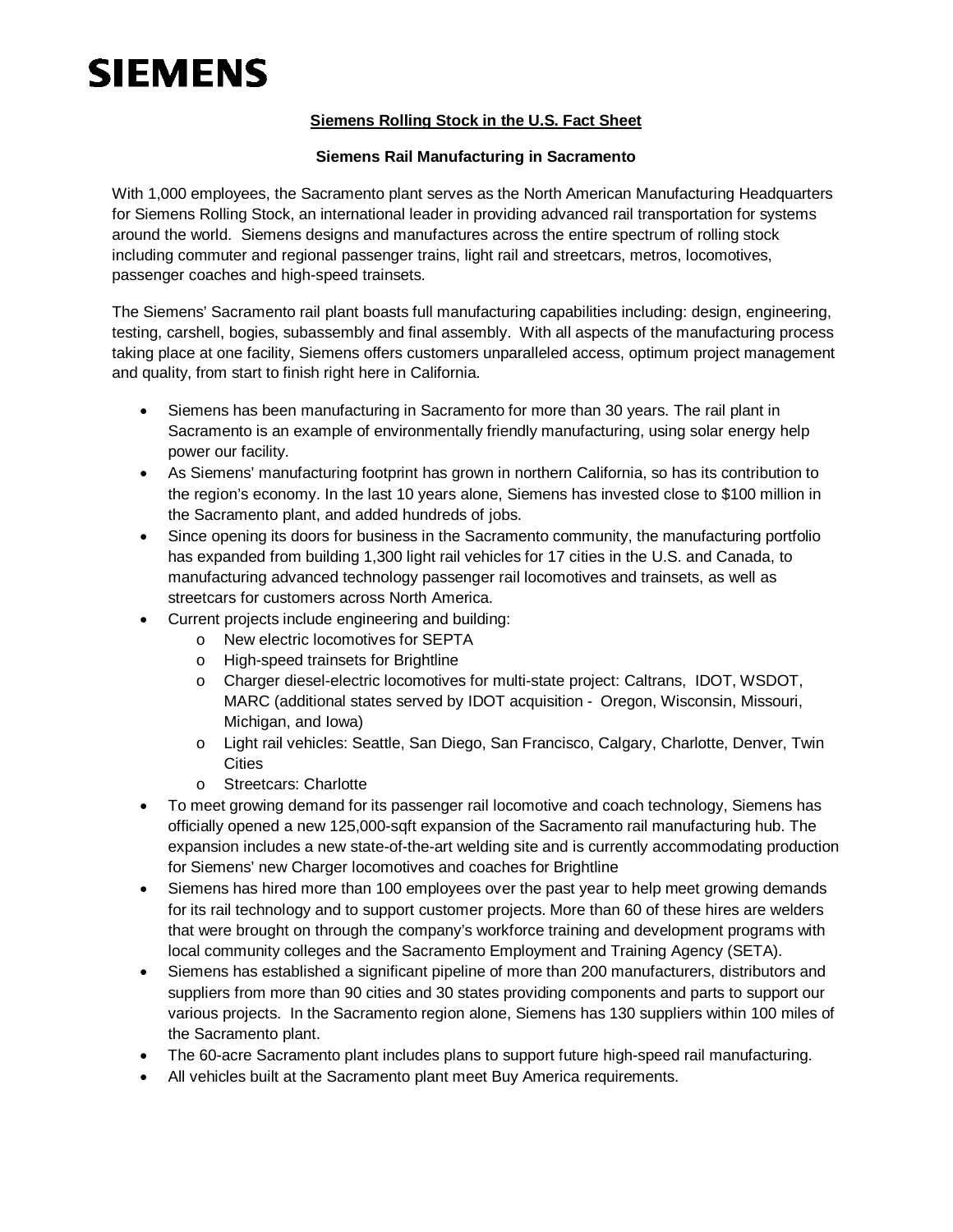# **SIEMENS**

The Sacramento plant has manufactured rail vehicles for projects across California. Siemens is currently partnering with:

- · **Caltrans**—Manufacturing "Charger" diesel-electric locomotives for California as part of the \$425 million contract for multi-state passenger locomotives. Will be the first time Siemens proven dieselelectric locomotive technology is installed in the U.S.
- · **San Francisco**—Currently building 215 light rail cars for SFMTA, the largest Siemens order ever for light rail cars in the U.S.
- · **Sacramento**—Refurbishing 21 light rail vehicles for the Sacramento Regional Transit District, adding an additional 15 years of useful life to the vehicles.
- **San Diego—**Recently chosen to build 45 new S70 light rail vehicles for the San Diego Metropolitan Transit System, expanding a decades-long partnership.

And have manufactured rail vehicles for cities across California:

- · **San Diego**—Manufactured 197 light rail vehicles for San Diego. Siemens also set a Guinness World Record with its S70 LRV in San Diego for the longest distance traveled by a battery-powered tram from one charge in 24 hours.
- · **Los Angeles**—Manufactured 52 light rail vehicles between 1998 and 2002.

Siemens also works on additional innovative transportation projects across the country.

- · Siemens is building **clean, advanced technology diesel-electric Charger locomotives** for states like California, Washington, Maryland, and Illinois. The Tier-4 certified locomotives will be among the cleanest in the nation, reducing emissions by approximately 90 percent compared to currently operation Tier 0 locomotives.
- · The Chargers will also power new **Siemens-built trainsets for Brightline**, a privately-funded intercity service between Miami, Fort Lauderdale and West Palm Beach in 2017. This will mark the first time Siemens is building full passenger trainsets in the U.S.
- Seattle has chosen Siemens to build 122 of its newest light rail vehicles for Sound Transit, the largest order in the agency's history.
- In Charlotte, Siemens will expand its fleet of vehicles moving people in and around the city with six new streetcars designed with industry-leading battery storage technology for hybrid operation on or off-wire.

#### **Siemens Mobility in the U.S. and beyond**

Siemens has been in the transportation business for over 160 years, introducing the first electric railway in 1879 and has since worked on rail projects across the globe. Siemens is able to leverage global rail and transportation experience and engineer it specifically for the U.S. to move people in and around cities and communities.

- In the U.S., Siemens is providing rail vehicles, locomotives, automation, components and systems to more than 25 agencies in cities such as Washington D.C., New York, Boston, Philadelphia, Denver, Salt Lake City, Chicago, New Orleans, Seattle, Minneapolis, Houston, Portland, Sacramento, San Diego, St. Louis, Atlanta and Charlotte
- · Cities like Portland, Washington D.C., Philadelphia, New Orleans, New York and Chicago also rely on Siemens to provide traction-power substations and electricity transmission, as well as signaling and control technology for freight and passenger rail and transit systems.
- Siemens has built high-speed trains for six countries. These trains have traveled the equivalent of more than 20,000 times around the world.